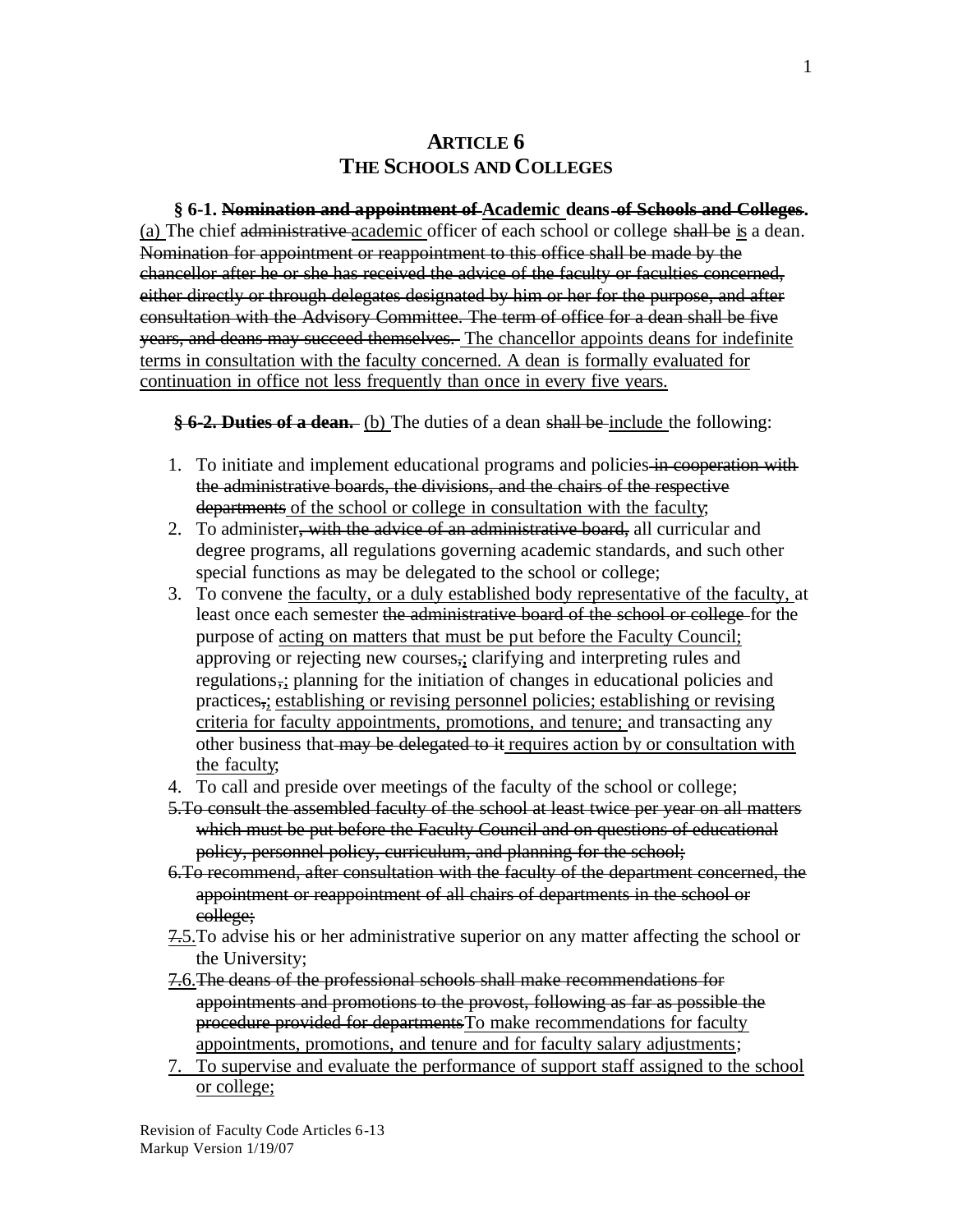- 9.8.To prepare and transmit to the chancellor an annual administrative budget and an annual report of the school or college; and
- 10.9. To prepare materials concerning the school or college for the university catalogs.

**§ 6-32. Administrative boards; composition and terms.** (a) Each school or college shall have an administrative board representative of its various interests, the members of which shall be appointed by the chancellor upon recommendation of the dean or director of the school or college concerned. The majority, but not all, of the membership of a board shall be appointed from the faculty of the particular school or college. The chancellor shall be an ex officio non-voting member of all administrative boards.The College of Arts and Sciences, the General College, the Graduate School, and the Summer School each has an administrative board appointed by the chancellor upon recommendation of the dean. Professional schools also have administrative boards, unless the chancellor finds that one is not needed after consulting the dean and faculty of the school. If a professional school does not have an administrative board, the duties described in subsection (b), below, are performed by the faculty as a whole or by a duly established body representative of the faculty.

(b) Except as otherwise specified in this Code, Tthe majority of the members of an administrative board are members of the faculty of the school or unit concerned. The term of office for members of administrative boards shall be is three years. Each board shall adopt a rotation plan for appointments Terms are staggered so that approximately the same number of terms expires each year. Members may be reappointed to one additional successive term. A member who has served two successive terms is not eligible for immediate reappointment.

**§ 6-4. Administrative boards; duties**. (b) Subject to the powers of the faculty of the school or college concerned and of the Faculty Council, administrative boards shall have the following duties:

- 1. To Fformulate, together with the deanor director, educational policies;
- 2. To Aadvise the deanor director in handling administrative matters;
- 3. To Rreview and approve new programs and curricula;
- 4. To Eexamine and pass finally on all new courses proposed to the particular school or college; and
- 5. To Pperform such other duties as may be delegated to them by the deanor director.

**§ 6-53. Department chairs.** (a) In the College of Arts and Sciences and professional schools organized into departments, the academic head of each department is the department chair. Chairs are appointed by the chancellor for terms of three to five years on recommendation of the dean, who consults with the departmental faculty in identifying nominees for department chair.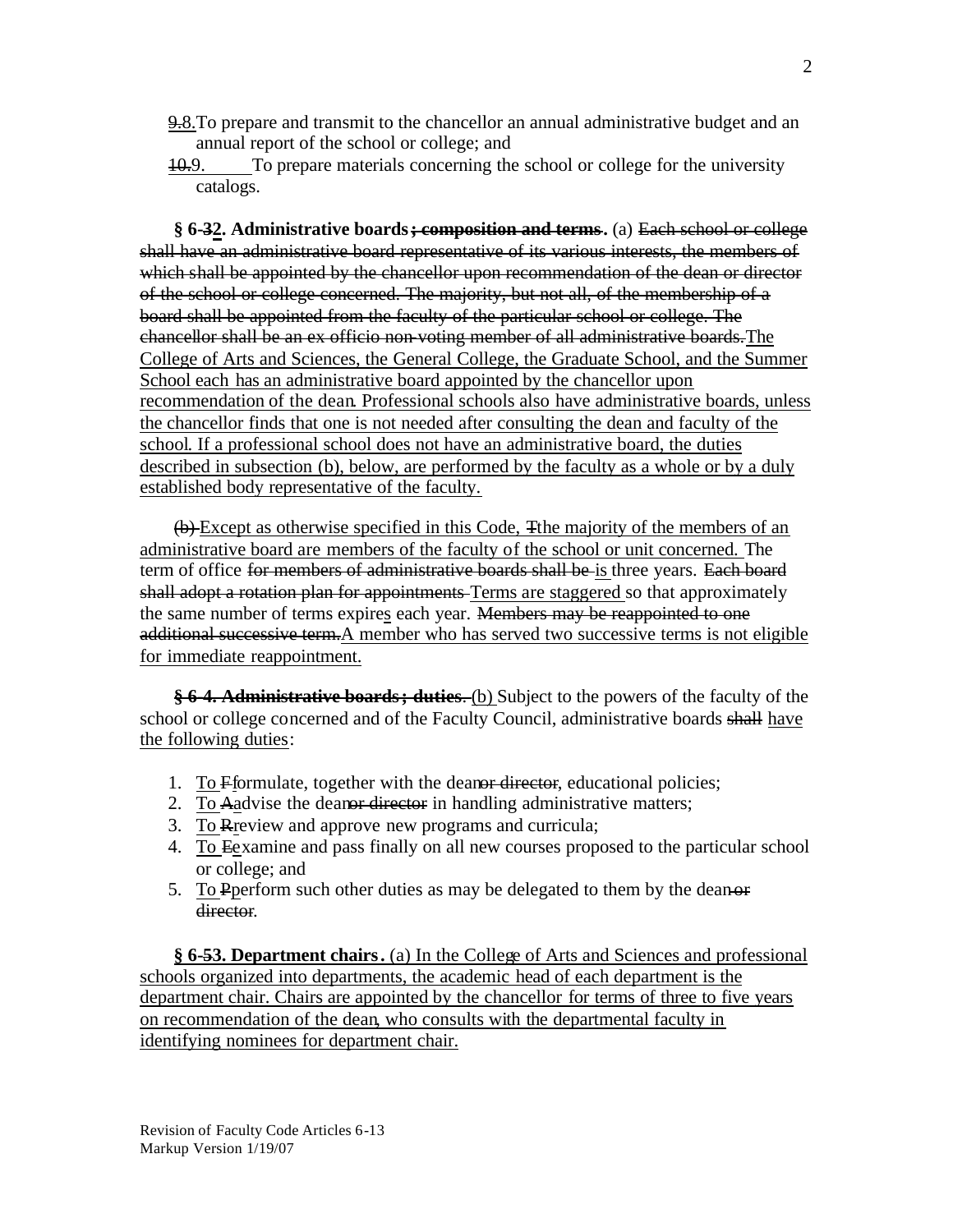The chancellor may terminate a chair's appointment before the term expires upon recommendation of the dean who consults with the assembled voting faculty of the department before making that recommendation. A chair's appointment is terminated only for good cause shown and the chair is entitled to a specification of the reasons. The chair has the right to appear in person before the Advisory Committee to present his or her perspective on the situation. In exceptional cases requiring immediate action, the chancellor may suspend a chair's appointment pending the dean's consultation with the departmental faculty.

(b) Department chairs have the following duties, which are performed in consultation with the voting faculty of the department:

- 1. To administer the departmental budget;
- 2. To supervise and evaluate the performance of support staff assigned to the department;
- 3. To initiate appointments to faculty positions, to initiate recommendations for reappointment and promotion of faculty members, and to recommend adjustments in faculty salaries;
- 4. To formulate and implement educational policies;
- 5. To maintain instructional facilities, including library resources; and
- 6. To report annually to the dean on the work and activities of the department.

**§ 6-4. School and departmental faculty meetings.** The school or department holds regular faculty meetings at least once in each semester. The dean or chair may call special meetings and must do so upon request of one-half of the voting faculty of the school or department. The dean or chair presides at all meetings. The faculty elects a secretary who keeps an accurate record of the proceedings. Members of the school or departmental faculty who are members of the voting faculty as defined in Section 1-4 of the Faculty Code are eligible to vote in faculty meetings, except that voting privileges with respect to faculty appointments, reappointments, and promotions are limited to members holding tenured or probationary-term appointments.

# **ARTICLE 7 THE GENERAL COLLEGE**

**§ 7-1. The General College.** (a) The General College comprises the freshman and sophomore first and second year work in the University. It is administered by the dean of the College of Arts and Sciences and certifies students for advancement to an undergraduate degree program in the College or one of the professional schools.

(b) It is administered by the dean of the General College and an administrative board. The advisers of the General College form a special committee of the faculty which consults with the administrative board and reports to it.

(c) The General College formulates programs of study covering the basic and liberal subjects which constitute the foundations of general education on the college level, and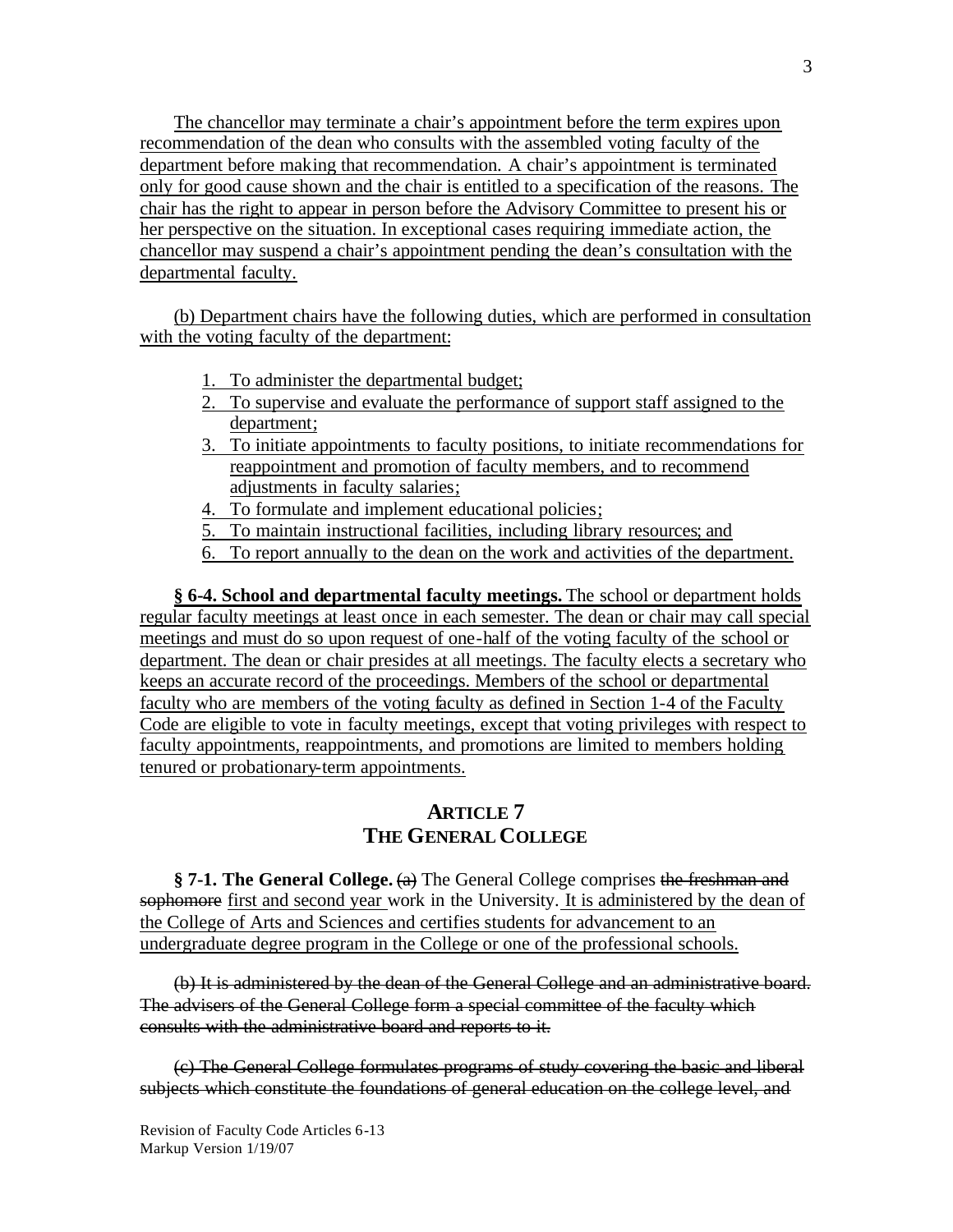which prepare the student for later specialized and professional training. It certifies when a student is eligible to advance into the appropriate upper college.

(d) The curricula of the General College are administered through the dean by a group of advisers who direct the students choices of studies on the basis of data collected by the University concerning the experience, interests, and aptitudes of each student.

**§ 7-2. General College faculty.** There shall be a General College Faculty composed of its instructional staff which shall assist the dean of the General College in the origination and development of the General College program and policy.

**§ 7-3. Advisory powers of the dean of the General College.** The dean of the General College shall be consulted in the appointment and promotion of members of the General College faculty.

# **ARTICLE 8 THE COLLEGE OF ARTS AND SCIENCES**

**§ 8-1. Divisions of the College of Arts and Sciences.** (a) The College of Arts and Sciences shall be composed of is organized into the Divisions of Fine Arts, the Humanities, the Basic and Applied Natural Sciences and Mathematics, and the Social and Behavioral Sciences., and they in turn shall include the departments and curricula listed below: These Divisions comprise the departments and curricula listed below:

- 1. *Fine Arts*: Art, Dramatic Art, and Music;
- 2. *Humanities*: Asian Studies, American Studies, Classics, Communication Studies, Comparative Literature, English and Comparative Literature, Germanic Languages, Linguistics, Philosophy, Religious Studies, Romance Languages, and Slavic Languages and Literatures, and Women's Studies;
- 3. *Basic and Applied Natural Sciences and Mathematics*: Applied and Materials Sciences, Biology, Chemistry, Computer Science, Exercise and Sport Science, GeologyGeological Sciences, Marine Sciences, Mathematics, Operations Research, Physics and Astronomy, Psychology, and Statistics and Operations Research;
- 4. *Social and Behavioral Sciences*: Aerospace Studies, African and AfricanAfro-American Studies, Anthropology, Asian Studies, City and Regional Planning, Economics, Geography, History, Leisure Studies and Recreation Administration, Military Science, Naval Science, Exercise and Sport Science, Political Science, Public Policy Analysis, and Sociology, and Womens Studies.

The secretary of the faculty shall-assigns to the appropriate division any department or curriculum not specified above.

(b) Members of departmental faculties who offer courses for credit in the College of Arts and Sciences shall have voting privileges in only one division, but may have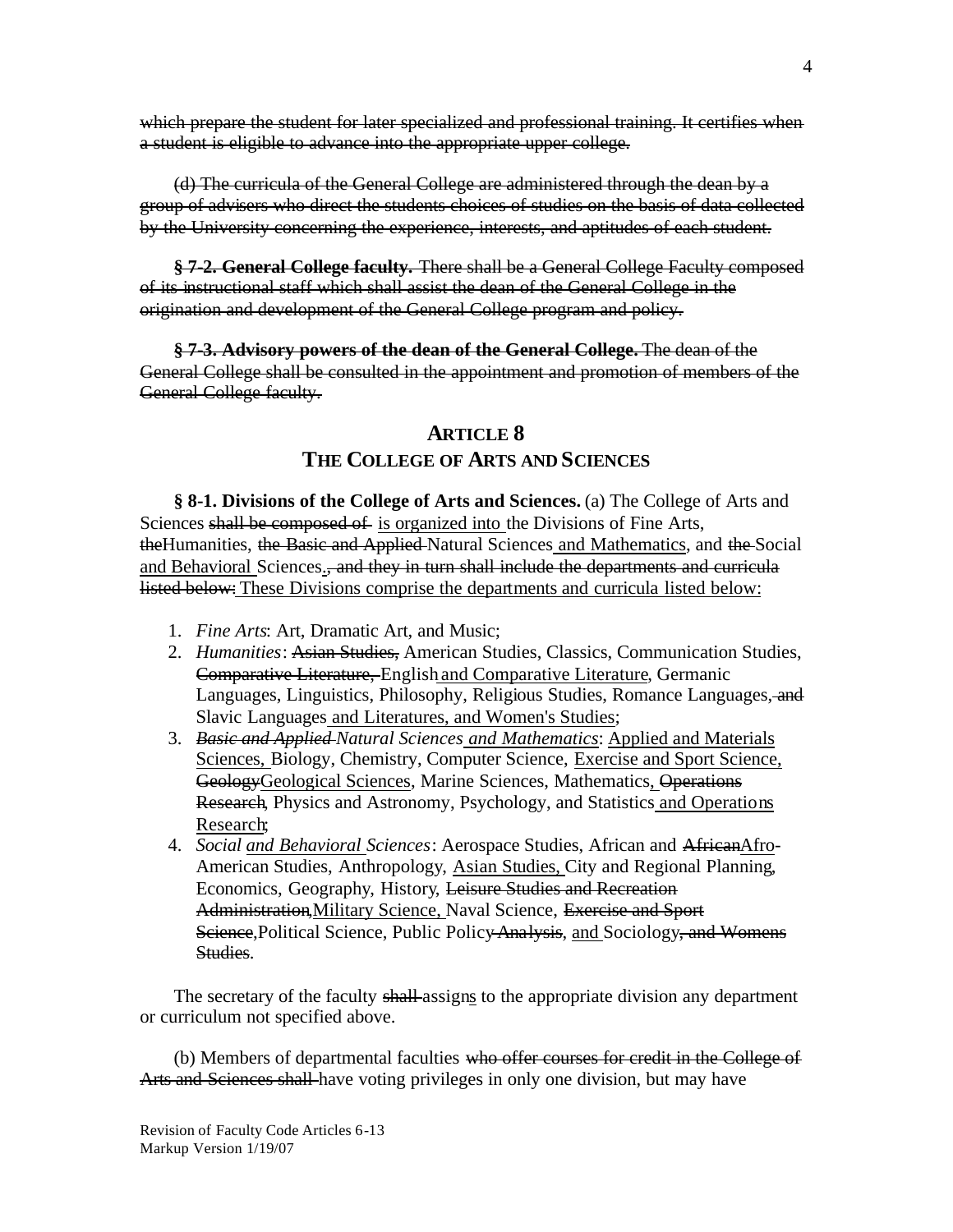advisory privileges in other divisions in which their departments have special interests. Thus, those from Art, Dramatic Art, History, and Music, and Radio, Television and Motion Pictures shall have advisory privileges in the Humanities; those from Philosophy in the Natural Sciences and Mathematics and Social and Behavioral Sciences; and those from Psychology in the Social and Behavioral Sciences.

(c) Faculty members who have no departmental affiliation shall have voting privileges in the division to which they have been assigned by the secretary of the faculty.

**§ 8-2. Faculty of the College of Arts and Sciences.** All members of the General Faculty holding appointments in departments and curricula within the College of Arts and Sciences are members of the Arts and Sciences Faculty.

#### **§ 8-3. Duties of the dean of the College of Arts and Sciences.** The dean of the College of Arts and Sciences shall:

- 1.Review and transmit to the provost recommendations received from the chairs of departments in the College of Arts and Sciences for appointments, promotions, and salary increases of members of the departments. Competence in teaching shall be an essential prerequisite in such appointments;
- 1.Receive budget requests from the chairs of the departments and, after consultation with his or her Advisory Committee and with the chairs of departments whose budget requests require strengthening or other modification, shall prepare and transmit to the provost the budget for the College. Budgetary matters will always and regularly be matters for consultation and negotiation between the dean and the chairs of departments, and the chairs, in this as in other areas, have the right of appeal to the provost and to the chancellor; and
- 2.Consult the Arts and Sciences Faculty on all matters which must be put before the Faculty Council, and on questions of educational policy, curriculum, and planning for the College, assembling the Faculty at least twice a year for this purpose.

**§ 8-43. Arts and Sciences Advisory Committee.** The Arts and Sciences Advisory Committee consists of the dean of the general college, the dean of the graduate school, and the chairs of the divisions of fine arts, humanities, basic and applied natural sciences, and social sciences specified in Section 8-1, above. The dean of the college of arts and sciences consults the committee on: shall consult the committee in the development of policies and programs for the College, and it shall serve as a board of liaison among the four University entities concerned with the liberal arts.

- 1. Appointments, reappointments, and promotions that have the effect of conferring permanent tenure;
- 2. Promotions to a higher rank of persons holding permanent tenure at the rank of associate professor or assistant professor; and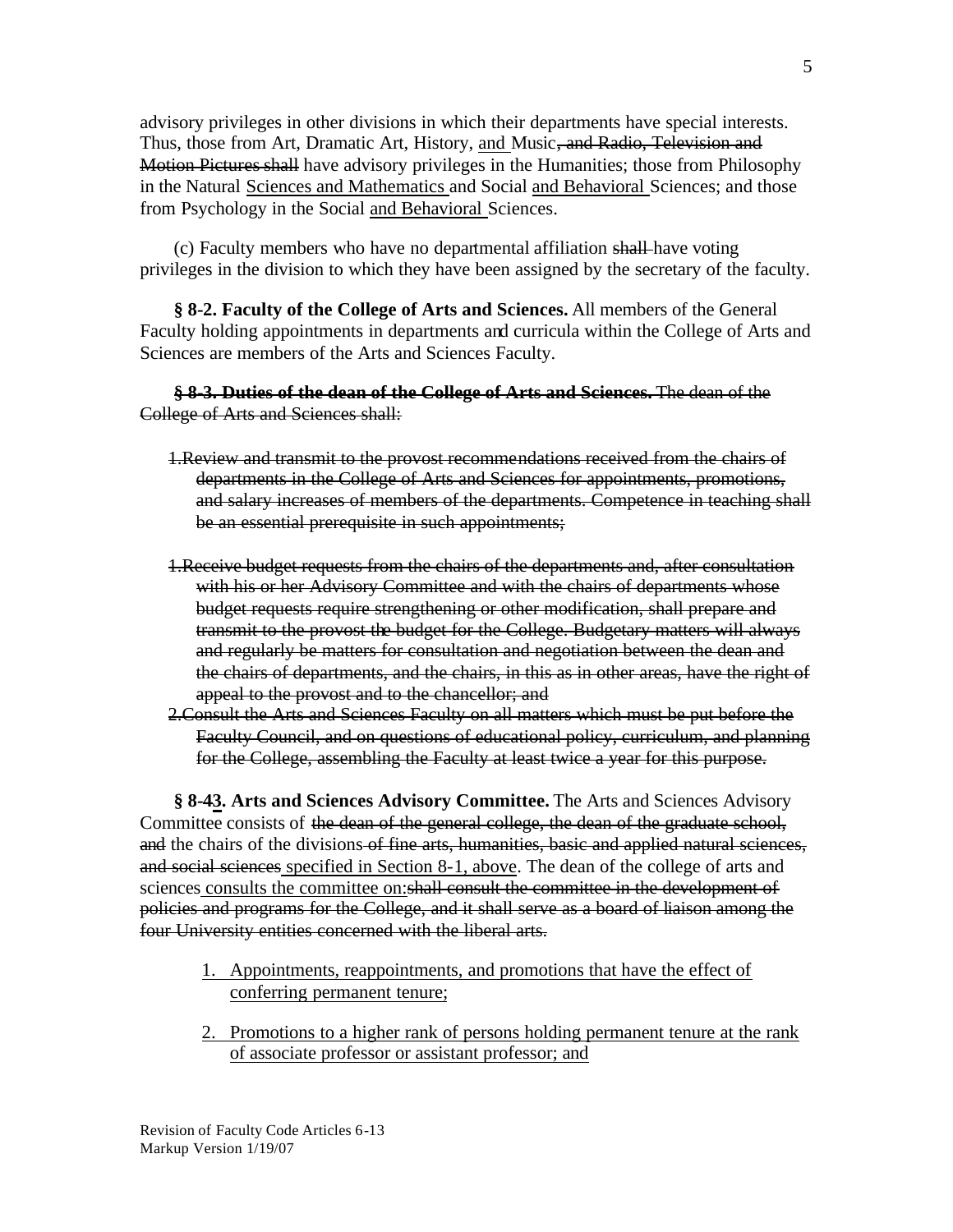#### 3. Appointments to distinguished professorships.; and

#### 4. The development of policies and programs for the College.

**§ 8-54. Divisional faculties.** (a) The faculty of each Arts and Sciences Division shall be is composed of the faculty members of its component departments. Each Division shall have has a chair and such other officers as its by-laws specify. The chair and other officers shall be are elected by members of the voting faculty holding primary appointments in departments and curricula assigned to the Division. Each Division, in consultation with the dean of the College of Arts and Sciences, shall adopts appropriate rules and regulations governing its functions and procedures, including procedures for electing its officers.

(b) Each division, within its area and in cooperation with the dean of the College of Arts and Sciences, shall-concerns itself with the courses and curricula, shall originates and develops educational objectives and shall implements these policies the instructional programs of the units within its purview. <del>In addition, they shall serve in an advisory</del> capacity, upon request or upon their own initiative, to the respective departments and to the dean of the College of Arts and Sciences in matters involving budgetary, personnel, and instructional problems.

[Amended January 17, 2003. Amended February 11, 2005 to delete a reference to the Committee on Instructional Personnel.]

**§ 8-6. Appointment of department chairs.** (a) There shall be a chair of each department in the College of Arts and Sciences, who shall serve as the administrative officer of the department. The term of office of the chair shall be five years, and chairs may succeed themselves.

(b) The appointment of a chair may be terminated by the chancellor prior to the expiration of a current term of appointment, upon recommendation of the dean of the College of Arts and Sciences and after consultation with the Advisory Committee, when the termination is deemed by the chancellor to be in the best interests of the University. The dean, in considering whether a chairs appointment should be terminated, shall consult with the faculty members of the department. When the dean recommends the removal of a chair, he or she shall inform the chair of the action and the reasons for it. The chair shall have the right to appear in person before the Advisory Committee to present his or her perspective on the situation. In exceptional circumstances requiring immediate termination, the chancellor, upon the recommendation of the dean of the College of Arts and Sciences, may suspend a chairs appointment pending the deans consultation with the departmental faculty and the chancellors consultation with the Advisory Committee.

(c) A chair shall be appointed or reappointed by the chancellor, after consultation with members above the rank of instructor on the staff of the department concerned, and with the advice of the Advisory Committee. [Amended February 11, 2005 to delete a reference to the Committee on Instructional Personnel.]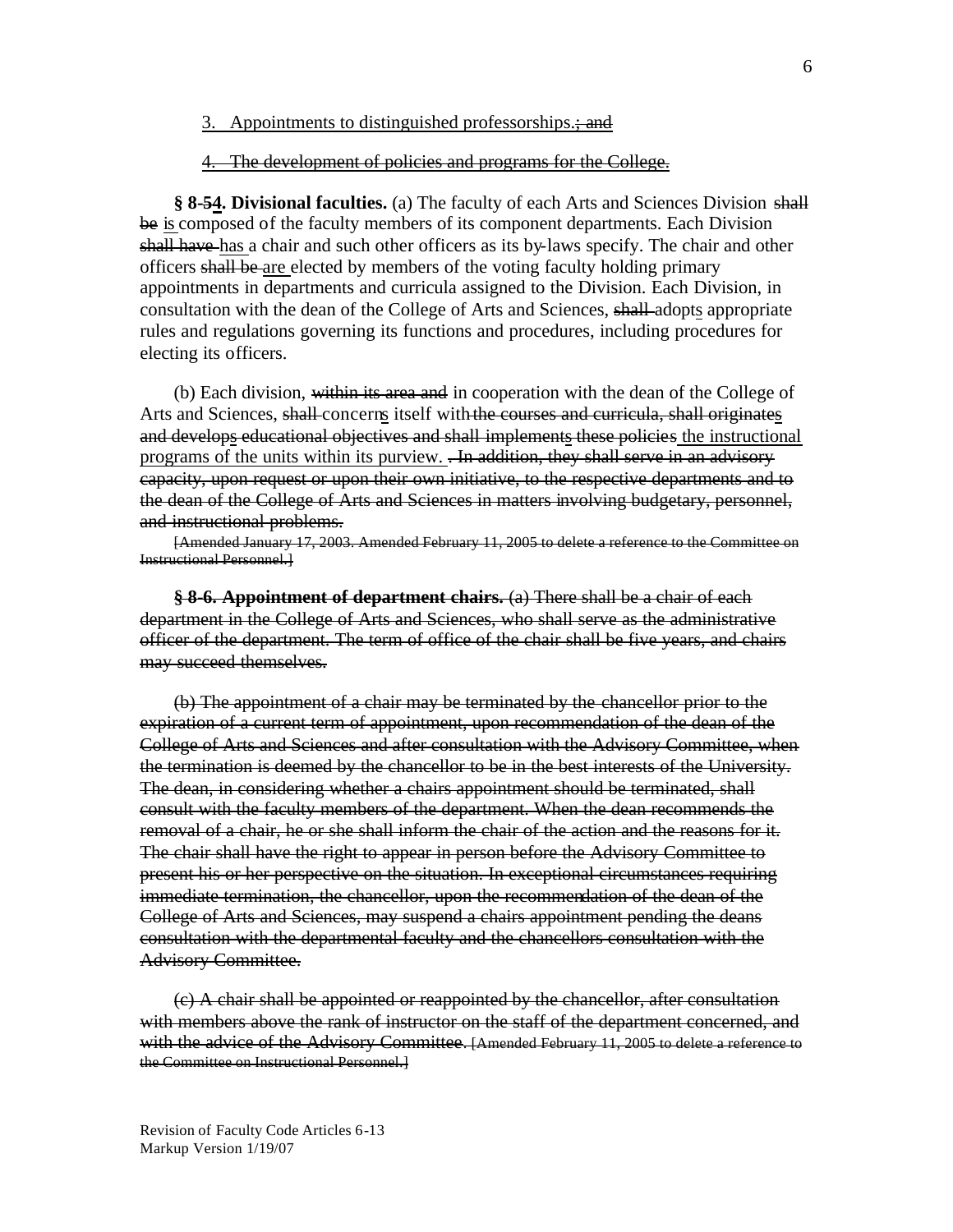**§ 8-7. Duties of department chairs.** The chair, after consultation with the voting faculty of the department (as defined in 1-4 of the Faculty Code) shall:

1.prepare and transmit the departmental budget;

- 1.formulate and administer departmental personnel policies, including recommendations for appointments, increases, and promotions, provided that in making such recommendations, consultation shall be required only with the assembled full professors;
- 2.prepare programs of course offerings and schedule the duties of the departmental staff;
- 3.formulate and implement educational policies;
- 4.maintain instructional facilities, including library resources; and
- 5.prepare and transmit annually to the dean of the College of Arts and Sciences a report of the work and activities of his or her department for the preceding year.

**§ 8-8. Departmental faculty meetings.** The department shall hold regular meetings at least once very three months. Special meetings may be called by the chair. He or she shall call a special meeting upon the request of one-half of the voting members of the department. The chair shall preside at all meetings. A secretary of the departmental faculty shall be elected by the department and shall keep an accurate record of its proceedings. Those members of the department who are members of the voting faculty as defined in 1-4 of the Faculty Code shall vote in departmental meetings or on departmental matters, except that voting privileges with respect to matters affecting faculty appointments, reappointments, and promotions shall be limited to members holding tenured or probationary term appointments.

# **ARTICLE 9 THE GRADUATE SCHOOL**

**§ 9-1. The graduate faculty.** There shall be a graduate faculty approved by the Administrative Board of the Graduate School which shall assist the dean in the origination and development of graduate programs and policies. It shall meet at least once each year. The graduate faculty comprises all members of the faculty holding the ranks of assistant professor, associate professor, or professor, and other qualified members of the General Faculty who have been approved for membership in the graduate faculty pursuant to policies and procedures adopted by the Administrative Board of the Graduate School.

**§ 9-2. Appointment and promotion of graduate faculty.** The dean of the Graduate School shall be consulted in the appointment and promotion of members of departments whose duties will include graduate teaching. Competence in teaching, in directing research, and in productive scholarship shall be essential prerequisites in such appointments.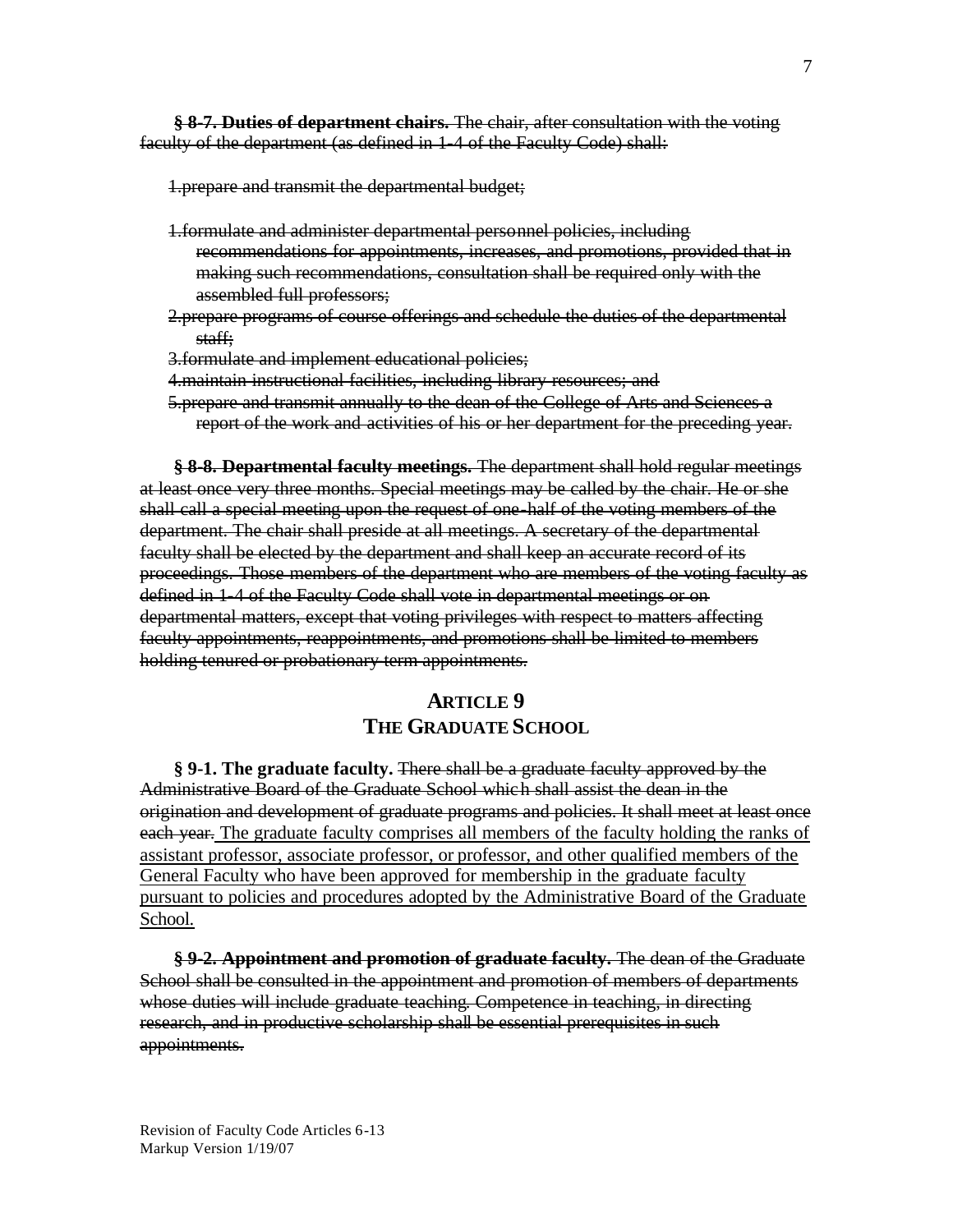## **ARTICLE 10 THE SUMMER SCHOOL**

**§ 10-1. The Summer School.** The Summer School in a curricular sense is a recognized part of the third term of the University's academic program. The Summer School has, and should have, a special budget.

**§ 10-2. Dean and Administrative Board of the Summer School.** The Summer School shall be is administered by a dean and an administrative board. The dean and the board shall, with reference to the summer session, be are authorized to select and appoint the Summer School staff, allocate funds, and determine educational policies. The Administrative Board of the Summer School shall be is composed of the dean, as chair, the director of continuing education, the dean of the College of Arts and Sciences, two deans or their representatives from the  $s$ ix-professional schools in Academic Affairs, who shall-serve three-year terms, and at least four other members at large members. The four members last mentioned, and such others as may be added, at-large membersshall be are appointed by the chancellor, and should be are selected so that the Divisions of Fine Arts, Humanities, Basic and Applied Natural Sciences and Mathematics, and Social and Behavioral Sciences are represented.

**§ 10-3. Salary payments for Summer School instructional services.** The principle is hereby affirmed that in In the calculation of salary payments for Summer School instructional services, the scale should be equivalent to that in effect during the regular session.

**§ 10-4. Summer School standards of instruction and teaching load.** The principle is hereby affirmed that the The standards of instruction and teaching load for Summer School should be equal to those observed in the regular session. Employment of a given faculty member in more than one summer term or its equivalent should be discouraged.

# **ARTICLE 11 RECORDS, REGISTRATION, AND UNDERGRADUATE ADMISSIONS**

**§ 11-1. Director of undergraduate admissions and university registrar.** The director of undergraduate admissions and the university registrar shall beare appointed by the chancellor, after consultation with the Advisory Committee.

**§ 11-2. Duties of the director of undergraduate admissions.** The director of undergraduate admissions shall (i) conducts preliminary negotiations with all applicants seeking admission to the undergraduate schools and colleges; (ii) evaluates all high school and college transcripts presented by the applicants for admission to the undergraduate schools and colleges; (iii) administers the faculty regulations relating to the initial admission to the undergraduate schools and colleges; and (iv) renders such assistance to the deans of the graduate and professional schools as they may request in connection with the admission of students to those schools.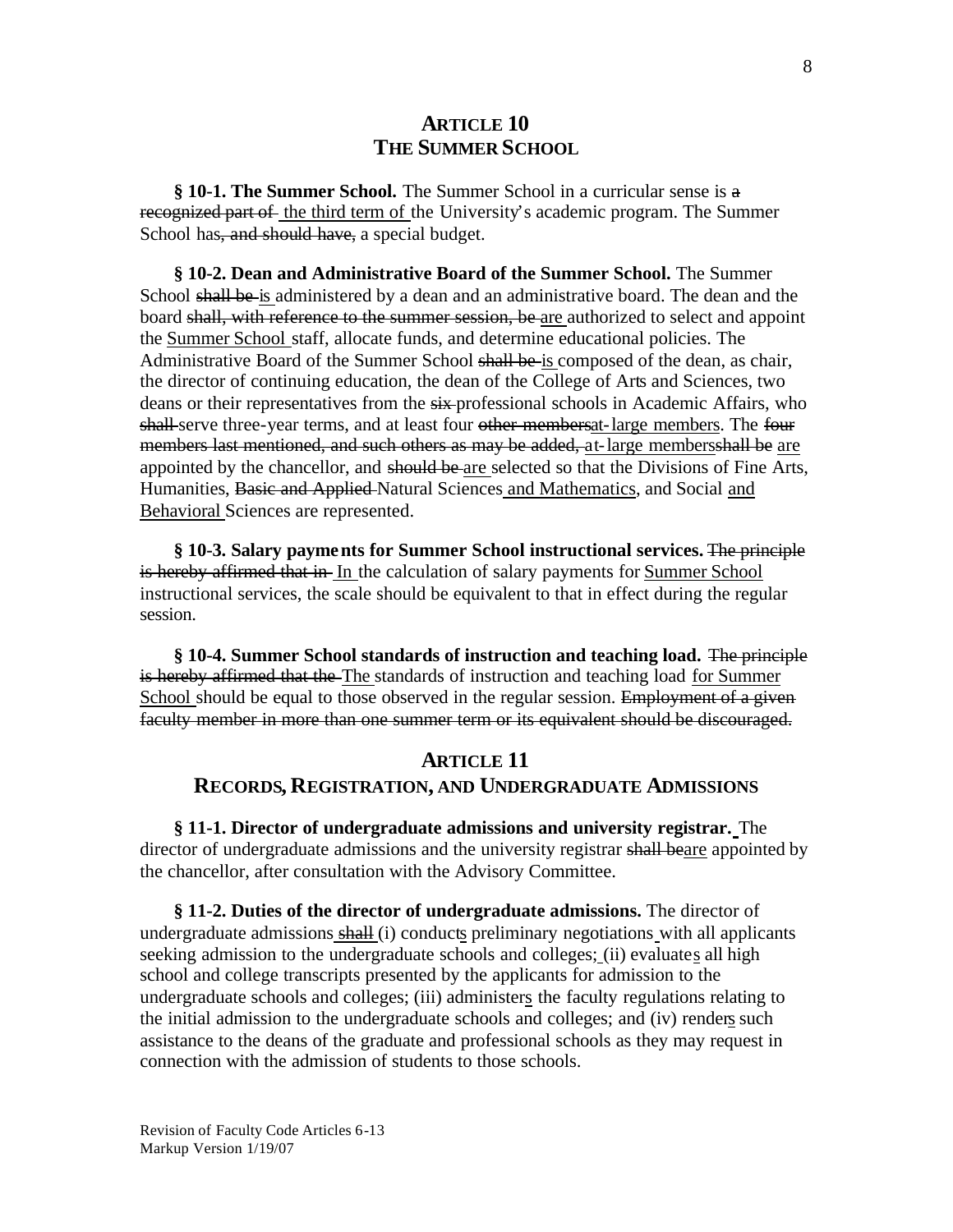**§ 11-3. Duties of the university registrar.** The university registrarshall (i) keeps the academic records of all students registered in the University and issues official transcripts and reports of such records; (ii) conducts the registration of all students in the University; (iii) prepares and publishes the class and examination schedules; and (iv) administers the faculty regulations relating to the removal of academic deficiencies incurred in this University and to compliance with probation and readmission requirements.

**§ 11-4. Office of Undergraduate Admissions.** Admission of undergraduate students to colleges or schools to pursue programs leading to a baccalaureate degree shall be is the responsibility of the Office of Undergraduate Admissions. That Office shall apply applies policies and procedures which, not inconsistent with policies adopted by the Board of Trustees and applicable faculty legislation, are approved by the Advisory Committee on Undergraduate Admissions.

**§ 11-5. Attendance at meetings of administrative boards.** The director of undergraduate admissions and the university registrar may attend the meetings of the administrative boards, in an ex officio, non-voting capacity.

## **ARTICLE 12 ADMINISTRATIVE BOARD OF STUDENT AFFAIRS**

**§ 12-1. Administrative Board of Student Affairs.** (a) There shall be an Administrative Board of Student Affairs composed of six members of the faculty to be appointed by the chancellor. The vice chancellor and dean of Student Affairs shall preside over the meetings of the board and shall have the casting vote.

(b) The term of office for members of the board shall be three years. One-third of its membership shall be replaced annually.

**§ 12-2. Duties of the Administrative Board of Student Affairs.** Subject to the powers of the General Faculty and the Faculty Council, the Administrative Board shall:

1.Formulate, together with the vice chancellor, student welfare policies; 2.Advise the vice chancellor in handling administrative matters; and 3.Perform such other duties as may be delegated to it by the vice chancellor.

## **ARTICLE 13 12 ADMINISTRATIVE BOARD OF THE LIBRARY**

**§ 13-1 12-1. Administrative Board of the Library; composition.** (a) There shall be is an administrative Board of the Library composed of twenty-two members. Fourteen members shall be are elected by and from the following electoral divisions:

1. The Division of Fine Arts of the College of Arts and Sciences—one member.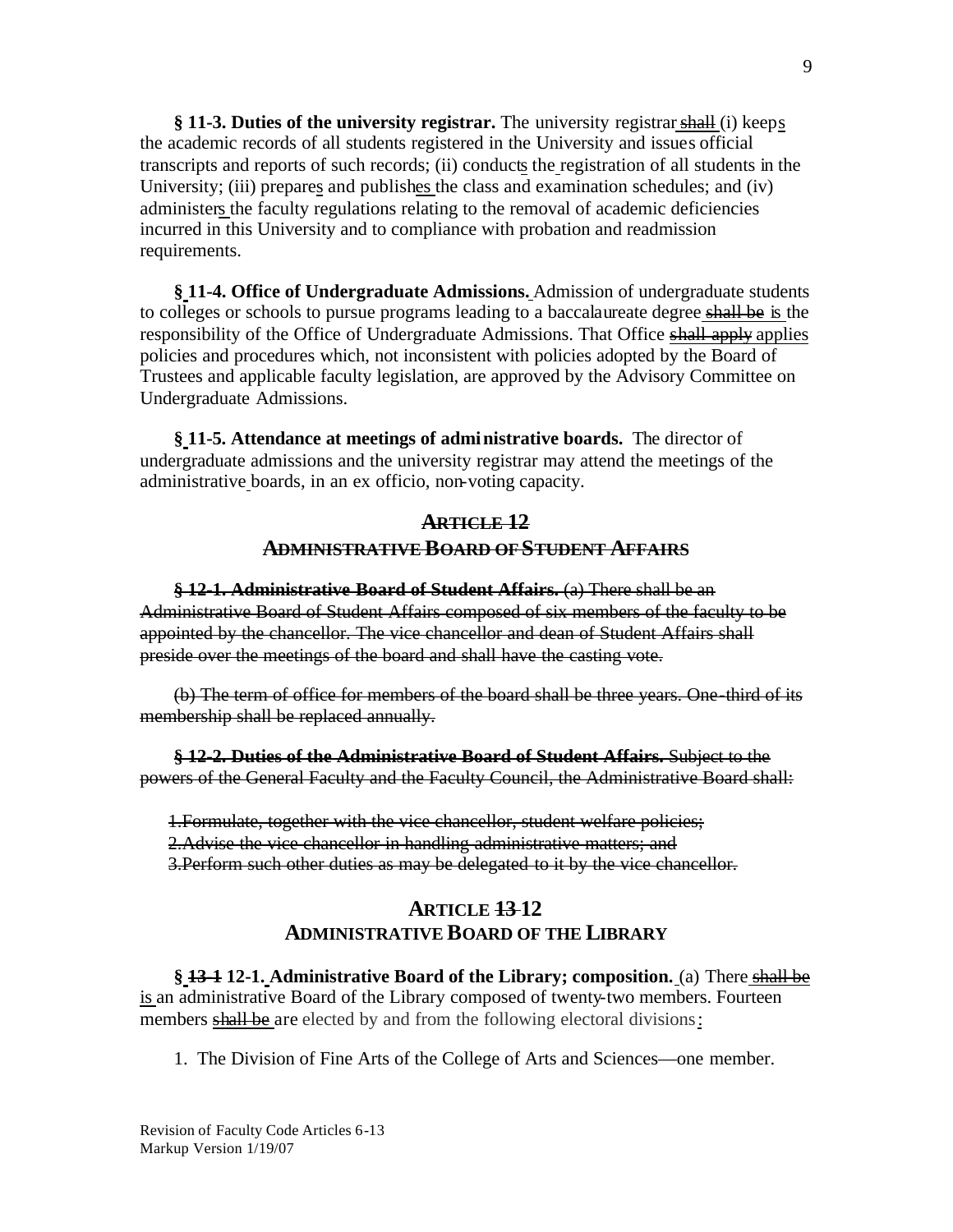2. The Division of the Humanities of the College of Arts and Sciences—three members.

3. The Division of the Social and Behavioral Sciences of the College of Arts and Sciences—three members.

4. The Division of Natural Sciences and Mathematics—three members.

5. The School of Journalism and Mass Communication, the Kenan-Flagler Business School, the School of Education, the School of Law, the School of Information and Library Science, the School of Social Work, and the School of Government—three members.

6. The Academic Affairs Libraries—one member.

(b) The chair of the faculty shallappoints six seven members of the Administrative Board of the Library, as follows:

1. one two members from the Division of Health Affairs.

2. two members from the faculty at large

3. one undergraduate student, on recommendation of the president of the student body.

4. two graduate students, on recommendation of the president of the Graduate and Professional Student Federation.

(c) The University librarian and the dean of the Graduate School shall be is a members ex officio.

**§ 13-2 12-2. Administrative Board of the Library; election and terms of members; meetings. Elected members of the board shall be** are nominated and elected by the process employed for the Faculty Council. It is preferable that no more than one elected member be from any single school or department. Student members of the board shall serve one-year terms. All other appointed and elected members shall serve threeyear terms. No elected or appointed member shall serves more than two consecutive terms.

The board shallelects a chair from among its members annually. The board shall meets at least six times each year upon the call of the chair or of the University librarian.

**§ 13-3 12.3. Administrative Board of the Library; duties.** Subject to the power of the General Faculty and the Faculty Council, the Administrative Board shall:

1. Advises the University librarian on the administration of the University library system;